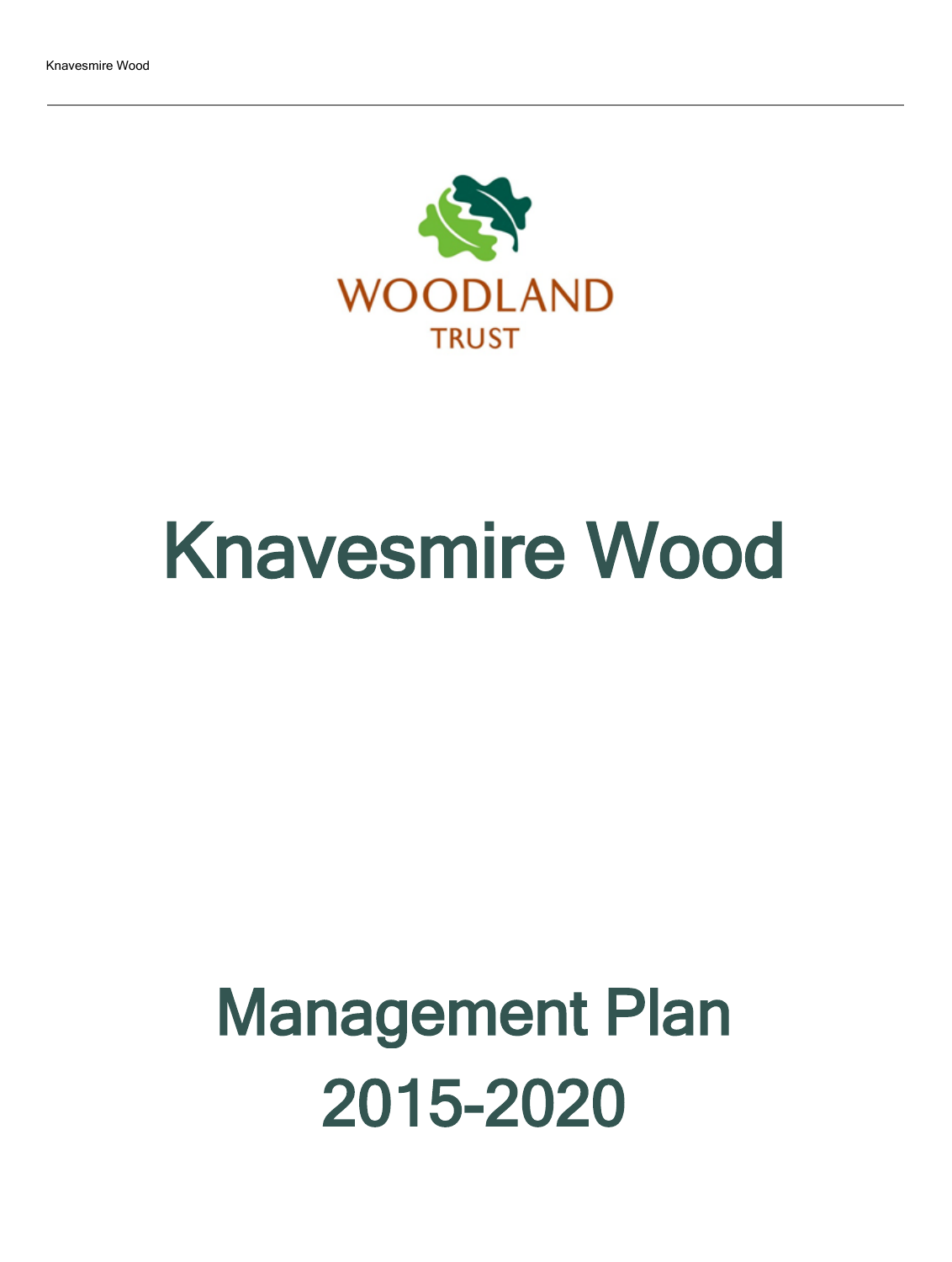### MANAGEMENT PLAN - CONTENTS PAGE

ITEM Page No.

Introduction

Plan review and updating

#### Woodland Management Approach

**Summary** 

- 1.0 Site details
- 2.0 Site description
	- 2.1 Summary Description
	- 2.2 Extended Description
- 3.0 Public access information
	- 3.1 Getting there
	- 3.2 Access / Walks
- 4.0 Long term policy
- 5.0 Key Features
	- 5.1 Historic Features
	- 5.2 Informal Public Access
	- 5.3 Secondary Woodland
- 6.0 Work Programme

Appendix 1: Compartment descriptions **Glossary** 

## MAPS

Access Conservation Features Management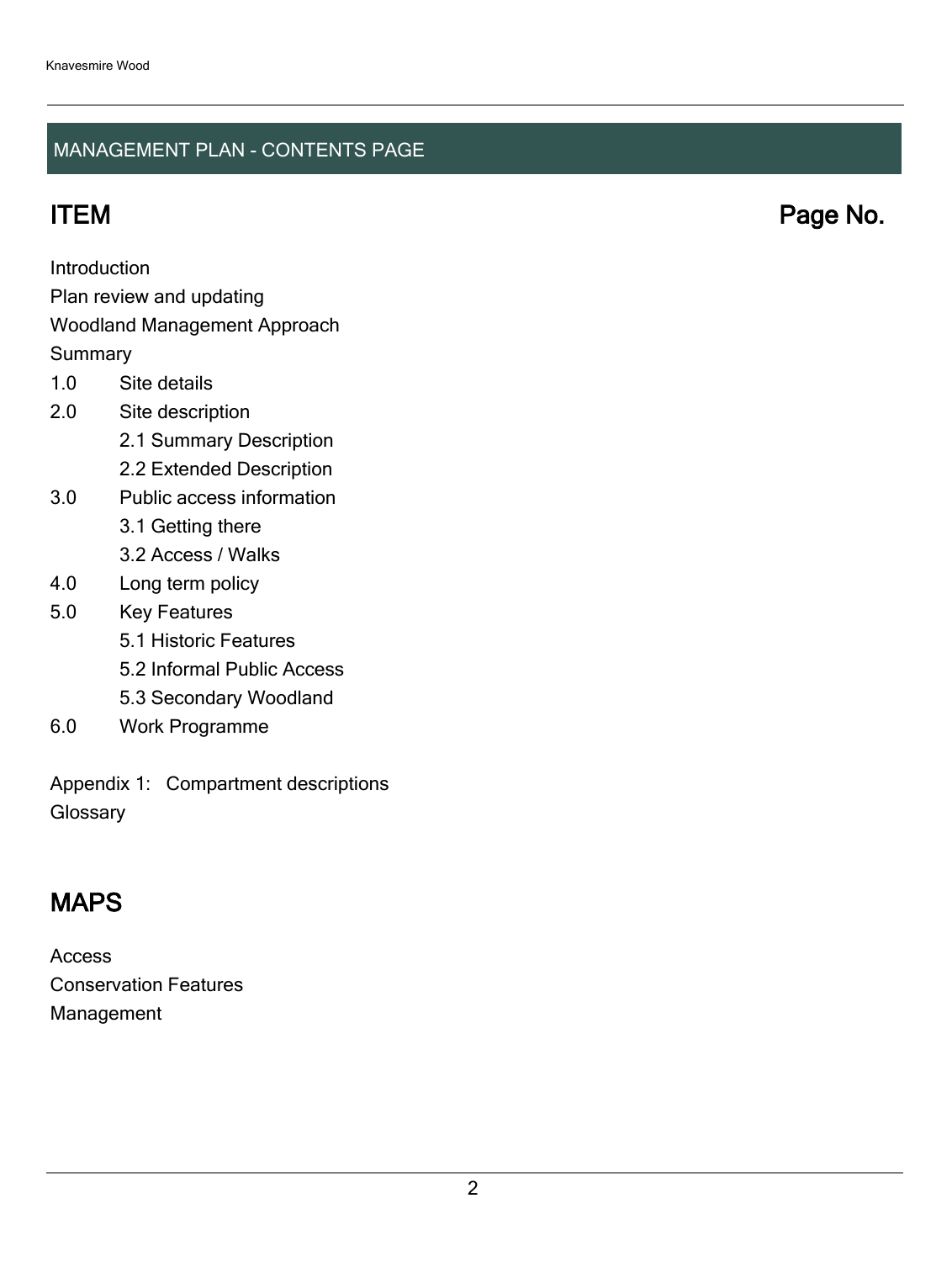## THE WOODLAND TRUST

## INTRODUCTION

The Trust's corporate aims and management approach guide the management of all the Trust's properties, and are described on Page 4. These determine basic management policies and methods, which apply to all sites unless specifically stated otherwise. Such policies include free public access; keeping local people informed of major proposed work; the retention of old trees and dead wood; and a desire for management to be as unobtrusive as possible. The Trust also has available Policy Statements covering a variety of woodland management issues.

The Trust's management plans are based on the identification of Key Features for the site and setting objectives for their management. A monitoring programme (not included in this plan) ensures that these objectives are met and any necessary management works are carried out.

Any legally confidential or sensitive species information about this site is not included in this version of the plan.

### PLAN REVIEW AND UPDATING

The information presented in this Management plan is held in a database which is continuously being amended and updated on our website. Consequently this printed version may quickly become out of date, particularly in relation to the planned work programme and on-going monitoring observations. Please either consult The Woodland Trust website [www.woodlandtrust.org.uk](http://www.woodlandtrust.org.uk/) or contact the Woodland Trust [\(wopsmail@woodlandtrust.org.uk](mailto:wopsmail@woodlandtrust.org.uk)) to confirm

details of the current management programme.

There is a formal review of this plan every 5 years and a summary of monitoring results can be obtained on request.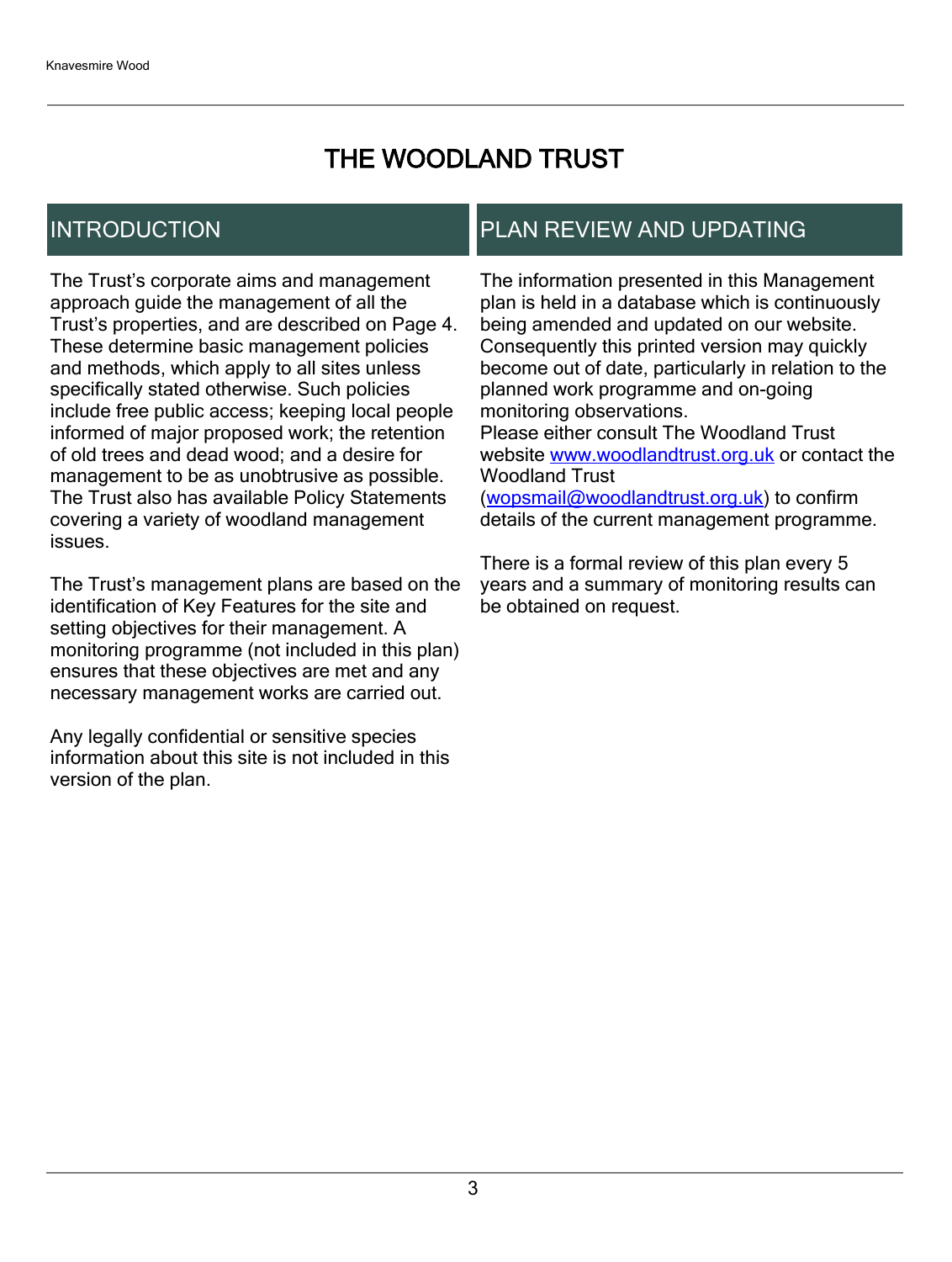## WOODLAND MANAGEMENT APPROACH

The management of our woods is based on our charitable purposes, and is therefore focused on improving woodland biodiversity and increasing peoples' understanding and enjoyment of woodland. Our strategic aims are to:

- Protect native woods, trees and their wildlife for the future
- Work with others to create more native woodlands and places rich in trees
- Inspire everyone to enjoy and value woods and trees

All our sites have a management plan which is freely accessible via our website [www.woodlandtrust.org.uk.](http://www.woodlandtrust.org.uk/) Our woods are managed to the UK Woodland Assurance Standard (UKWAS) and are certified with the Forest Stewardship Council® (FSC®) under licence FSC-C009406 and through independent audit.

In addition to the guidelines below we have specific guidance and policies on issues of woodland management which we review and update from time to time.

We recognise that all woods are different and that the management of our sites should also reflect their local landscape and where appropriate support local projects and initiatives. Guidelines like these provide a necessary overarching framework to guide the management of our sites but such management also requires decisions based on local circumstances and our Site Manager's intimate knowledge of each site.

The following guidelines help to direct our woodland management:

- 1. Our woods are managed to maintain their intrinsic key features of value and to reflect those of the surrounding landscape. We intervene when there is evidence that it is necessary to maintain or improve biodiversity and to further the development of more resilient woods and landscapes.
- 2. We establish new native woodland using both natural regeneration and tree planting, but largely the latter, particularly when there are opportunities for involving people.
- 3. We provide free public access to woods for quiet, informal recreation and our woods are managed to make them accessible, welcoming and safe.
- 4. The long term vision for our non-native plantations on ancient woodland sites is to restore them to predominantly native species composition and semi-natural structure, a vision that equally applies to our secondary woods.
- 5. Existing semi-natural open-ground and freshwater habitats are restored and maintained wherever their management can be sustained and new open ground habitats created where appropriate.
- 6. The heritage and cultural value of sites is taken into account in our management and, in particular, our ancient trees are retained for as long as possible.
- 7. Woods can offer the potential to generate income both from the sustainable harvesting of wood products and the delivery of other services. We will therefore consider the potential to generate income from our estate to help support our aims.
- 8. We work with neighbours, local people, organisations and other stakeholders in developing the management of our woods. We recognise the benefits of local community woodland ownership and management. Where appropriate we allow our woods to be used to support local woodland, conservation, education and access initiatives.
- 9. We use and offer the estate where appropriate, for the purpose of demonstration, evidence gathering and research associated with the conservation, recreational and sustainable management of woodlands. In particular we will develop and maintain a network of long-term monitoring sites across the estate.
- 10 Any activities we undertake will conform to sustainable forest management principles, be appropriate for the site and will be balanced with our primary objectives of enhancing the biodiversity and recreational value of our woods and the wider landscapes.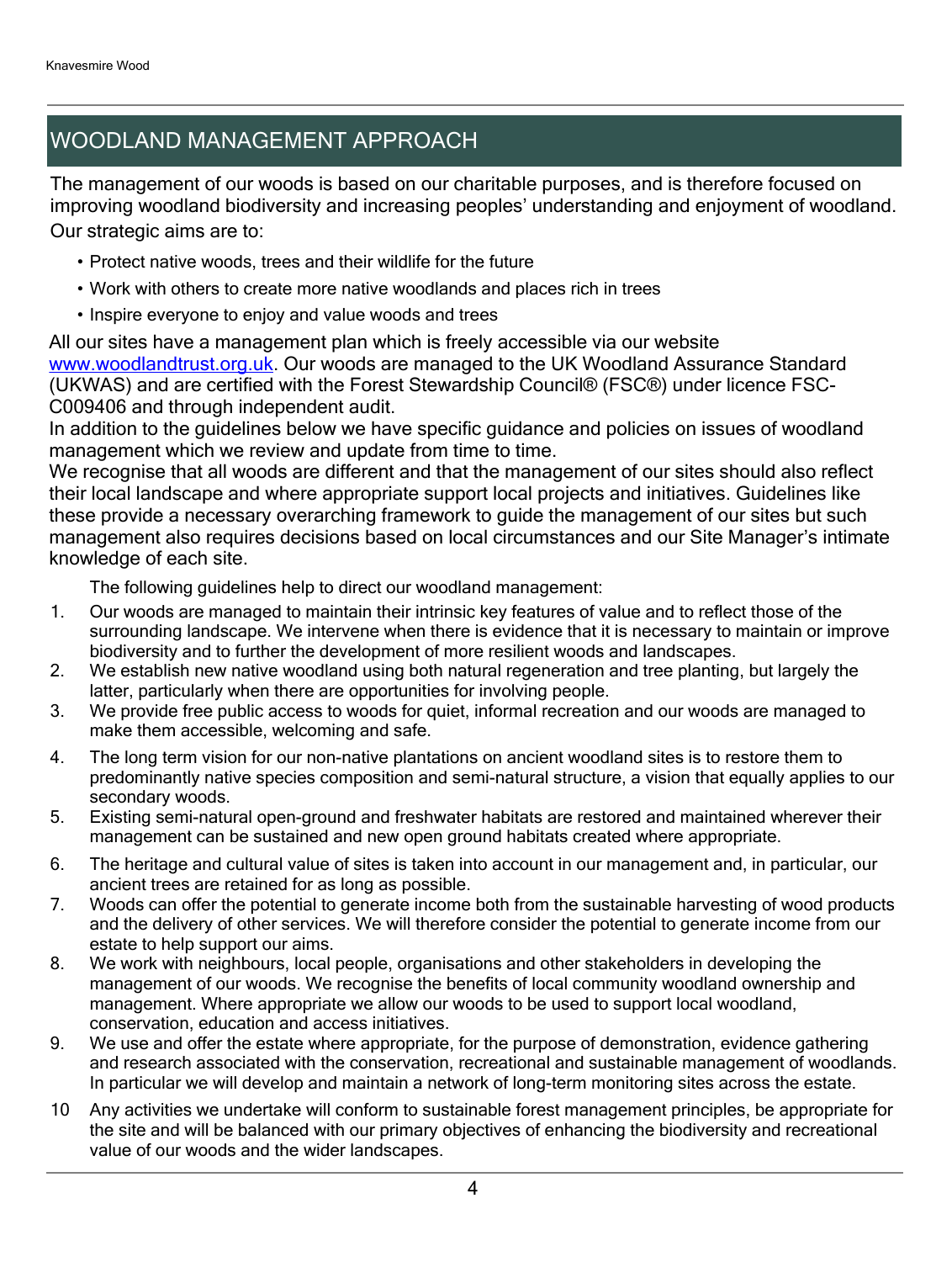## SUMMARY

This public management plan briefly describes the site, specifically mentions information on public access, sets out the long term policy and lists the Key Features which drive management actions. The Key Features are specific to this site - their significance is outlined together with their long (50 year+) and short (5 year) term objectives. The short term objectives are complemented by a detailed Work Programme for the period of this management plan. Detailed compartment descriptions are listed in the appendices which include any major management constraints and designations. A short glossary of technical terms is at the end. The Key Features and general woodland condition of this site are subject to a formal monitoring programme which is maintained in a central database. A summary of monitoring results is available on request.

## 1.0 SITE DETAILS

| Site name:      | <b>Knavesmire Wood</b>              |
|-----------------|-------------------------------------|
| Location:       | <b>Dringhouses</b>                  |
| Grid reference: | SE591488, OS 1:50,000 Sheet No. 105 |
| Area:           | 4.81 hectares (11.89 acres)         |
| Designations:   | <b>Tree Preservation Order</b>      |

## 2.0 SITE DESCRIPTION

#### 2.1 Summary Description

A broadleaf wood that likely began life as the wooded gardens of a stately house. A Victorian lime avenue shelters an attractive walk over hard surfaced footpaths through the centre of the wood. Good for bird and wildlife and spring flora.

#### 2.2 Extended Description

The wood was acquired by the Trust in 1990 as a gift from York City Council. It included an endowment, shared with Acomb Wood, which was gifted at the same time. The wood is situated on flat land in a suburban location, adjacent to York Racecourse. Houses border the woodland on its west, and south western boundaries. The wood forms a prominent landscape feature, forming a backcloth to the racecourse and providing an attractive barrier between the residential development and the 'Knavesmire' grassland and racecourse. The wood is also very prominent from the A64 to the south and the surrounding area.

 A strip of the woodland along the western boundary is not owned by the Woodland Trust, which is the subject of a Tree Preservation Order. It was originally owned by Arncliffe Holdings Plc of Harrogate. Evidently the company went in to receiverships with the sale of some sections to adjacent landowners who have extended their gardens. Matters relating to the remaining section are passed to York City Council.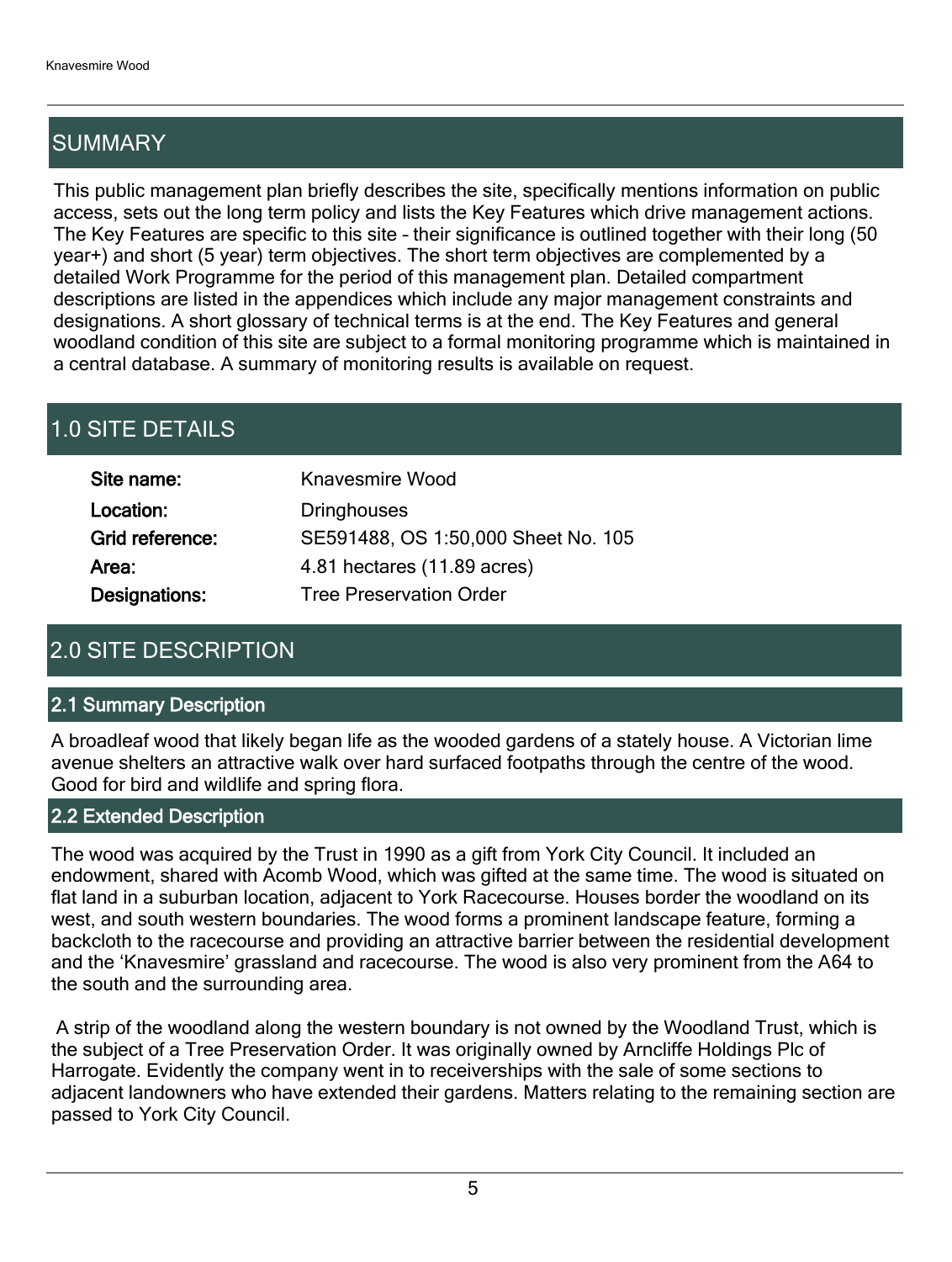The wood is extremely popular with local residents throughout the year as can be assessed by the level of wear on the paths. Its situation alongside the racecourse no doubt encourages visits from residents from other parts of the city as well as tourists / horse racing visitors from other parts of the country.

Alongside Knavesmire Wood, is an area of some 250 acres known 'The Knavesmire', which originated from an ancient common pasture. It was taken over by York Corporation in 1905 and is often referred to as a 'Stray'. The name stray, meaning to wander aimlessly, describes well the historic use of this area for informal recreation. In addition the racecourse based here since the mid 18th century has also attracted visitors to this area.

The wood itself is a broad-leaved plantation, possibly 18th or early 19th century parkland type planting which contained a very long lime avenue. It is likely that wood was originally planted as the wooded gardens of a large 19th century house which was situated at the northern end of the wood, now demolished, in the area of the estate houses of Bracken road. The lime avenue would have formed an impressive approach to what would have been a very prestigious house in its day.

The Victorian lime avenue is still present today and it makes a very attractive walk through the centre of the wood. It has been used by visitors for many years and in view of this popularity a new hard surfaced footpath has been made down the centre of the wood, which replaced a rather wet and muddy track.

The wood contained a mixture of species including lime, elm, oak, ash, chestnut, beech, sycamore and hornbeam. Several of the trees are notable mature specimens, which may be originals of this woodland. Given the ornamental avenue it could well have been that this wood had a much more open nature in the past with more individual trees in a parkland type setting.

However, the character of the ground flora species indicate a different tale, with a rich flora of Wood Anemone and Wood Sorrel, both of which are normally associated with ancient woodlands, unable to colonise woods on previously un-wooded sites.

In recent years natural regeneration of sycamore has occurred, with sycamore being the most dominant species on the site. Elm and lime suckers are also present in large numbers.

Grey Squirrel and Rabbits are common. Visiting foxes have been reported and small numbers of Pipistrelle bats have been observed on summer evenings.

Recent breeding birds include, Great Spotted Woodpecker, Stock Dove, Treecreeper, Bull finch, Yellowhammer, and possible Coal Tit and Gold crest

The wood is particularly of interest for cavity nesting birds, including Tawny Owl, Greater Spotted Woodpecker, Treecreeper and Nuthatch.

Gatekeeper and ringlet butterflies are present around the edges of the wood and Brown Hawker dragonfly was noted

(See York Green Site Survey No20, 1991 for further details)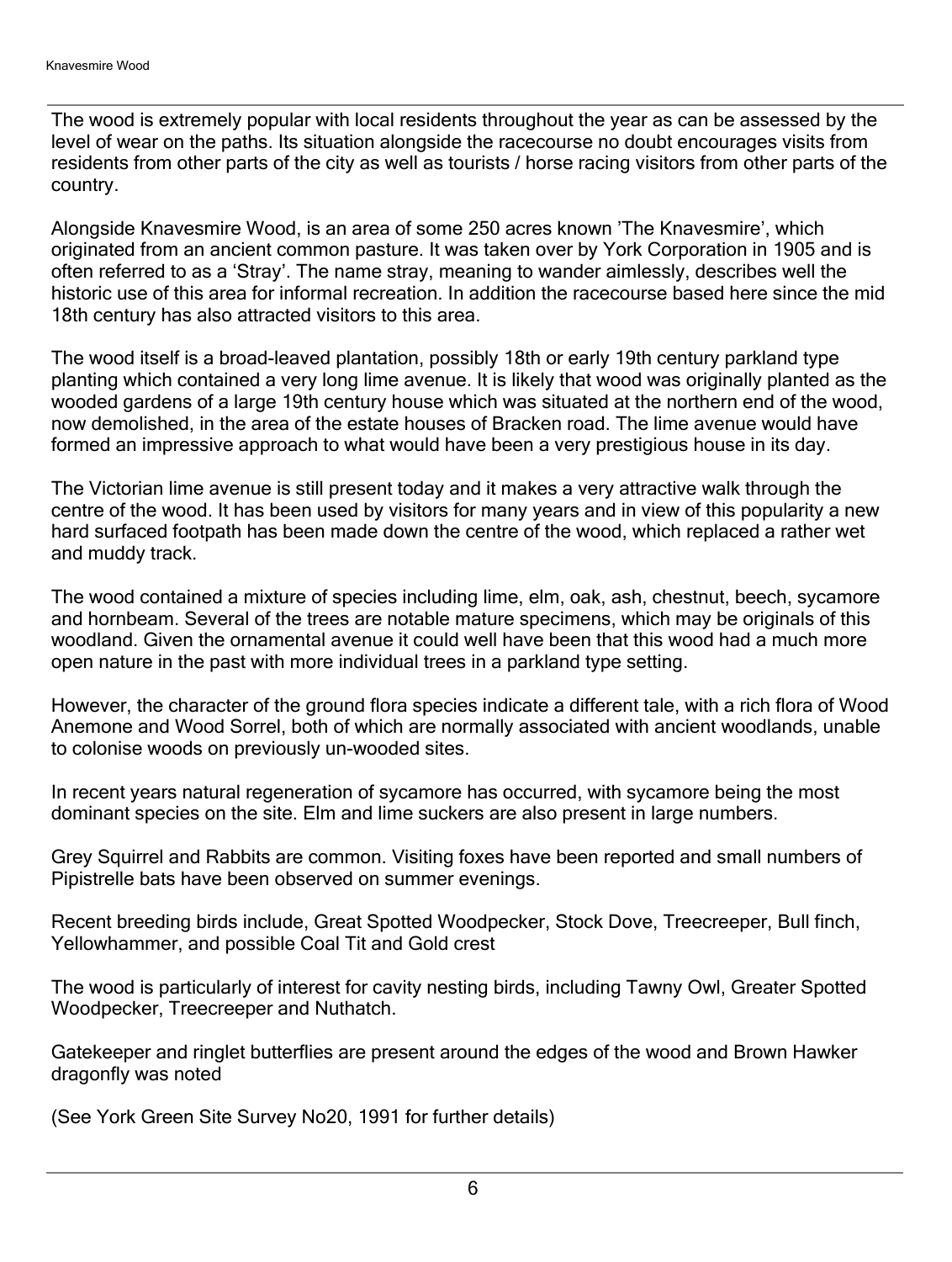The wood contains a number of common ground flora species including, wood Anemone, Wood Sorrel, Lesser Celandine, Goldilocks, Bluebell, Primrose and Common Dog Violet.

See York Green Site Survey No20, 1991 for further details)

The before the wood was acquired by the trust little management appears to have been undertaken. Given the age of much of the sycamore regeneration it would appear that several areas within the wood were felled during the 1950' but no documentary evidence is available at the present time to confirm this.

The alternative conclusion from the density and age of the sycamore natural regeneration is that the wood has been very much more open in the past, i.e. a woodland garden or well-treed parkland, connected with the old house, and then neglected. The age of the properties in Bracken Park where the original house would have stood corresponds with the time in which management ceased.

Following acquisition by the trust the lime trees in the main avenue were 'topped', as a safety measure due to crown dieback. This gave them the rather flat-topped appearance we see today. Several of the limes which were in a very poor condition were felled at that time.

## 3.0 PUBLIC ACCESS INFORMATION

3.1 Getting there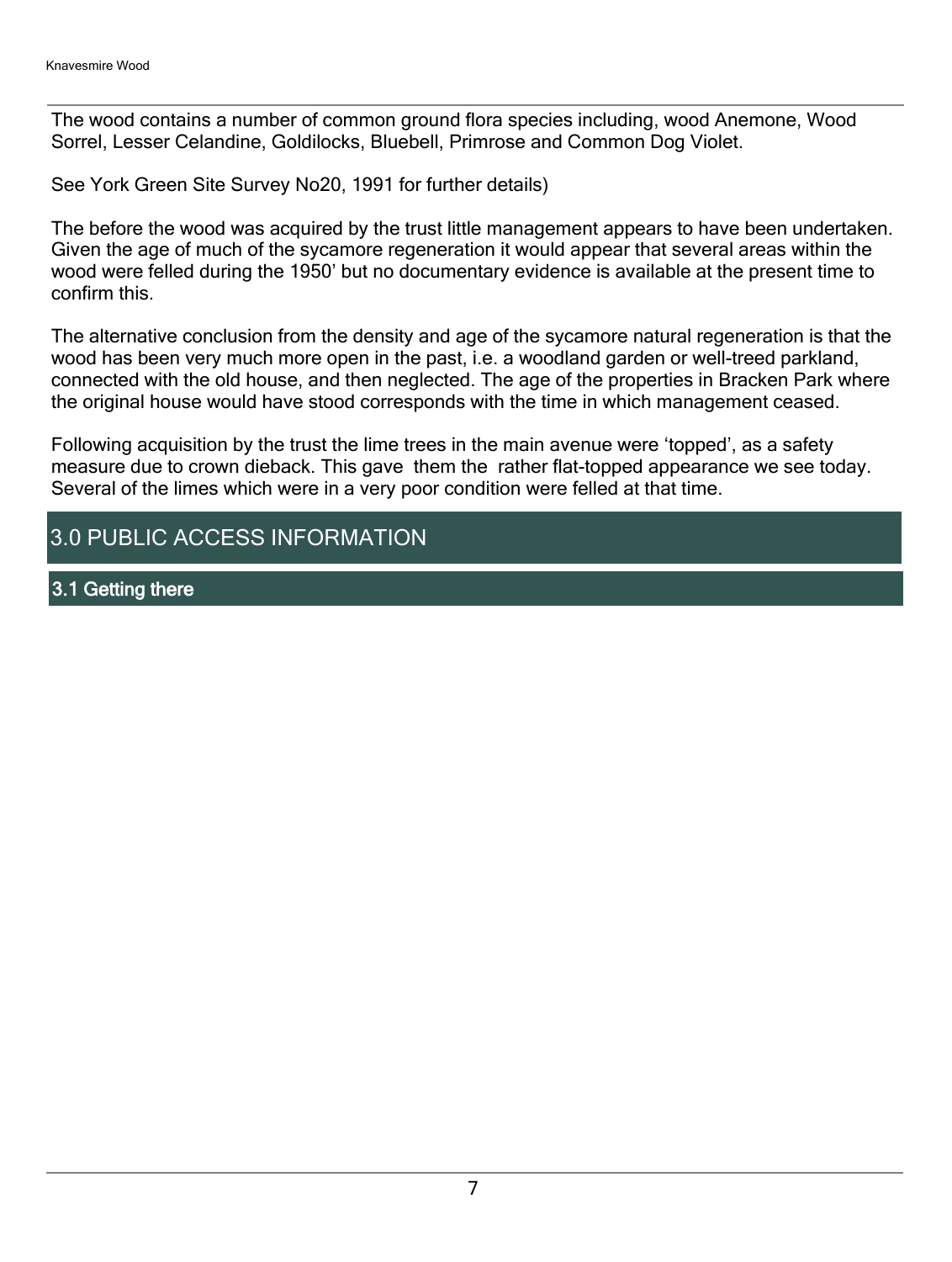#### ACCESS TO THE SITE

Knavesmire Wood is situated on the southern boundary of the city of York on the western boundary of York Race Course. Access to the site from the A64 southern bypass is via the A1036. Follow the A1036 which forms the old Roman Road running north / south into the centre of the city. After 1 mile you will reach a roundabout, alongside a large supermarket. Take the third exit towards the city centre. Take the first turning on the right after this roundabout, about 150m from the roundabout. Follow this estate road for approximately half a mile and take the first junction on the right. The wood is clearly visible on the left hand side (east). Roadside parking is necessary with 3 access points to the wood from this estate road at the end of 3 short cul-de-sacs.

Parking around the woodland is on estate roads to the west the woodland. The wood is well served by a network of cycle paths which link in with the town centre to the north and the small villages to the south.

#### ENTRANCES AND FOOTPATHS

Within the woodland is a single main track following the lime avenue, which is wide and surfaced with limestone, this links Bracken Road to the north with the cycle paths to the south. Around the eastern perimeter of the woodland is an unsurfaced path - often quite muddy and wet but equally well used by locals, this links with the main track in a number of places, and also exits onto the 'Knavesmire' (York racecourse). To the west of the wood, the perimeter path is just outside the Woodland Trust ownership, but still within Knavesmire Wood, access is also available from here out to the estate to the west.

#### PARKING

There is excellent parking within the city at public car parks and also a very efficient park and ride scheme, giving easy bus access to much of the city.

PUBLIC TOILETS None known within 5 miles of the site.

BUS STOPS A bus drop is situated on Lycett road just 200 yards from the site entrance

#### TRAVEL INFORMATION

For train and bus information and timetables please access the traveline web link www.traveline.org.uk or phone 0870 608 2 608

#### 3.2 Access / Walks

The footpaths through the wood link to the cycle and footpath routes to the race course and city centre as well as outlying villages and the sustrans cycle route to Selby.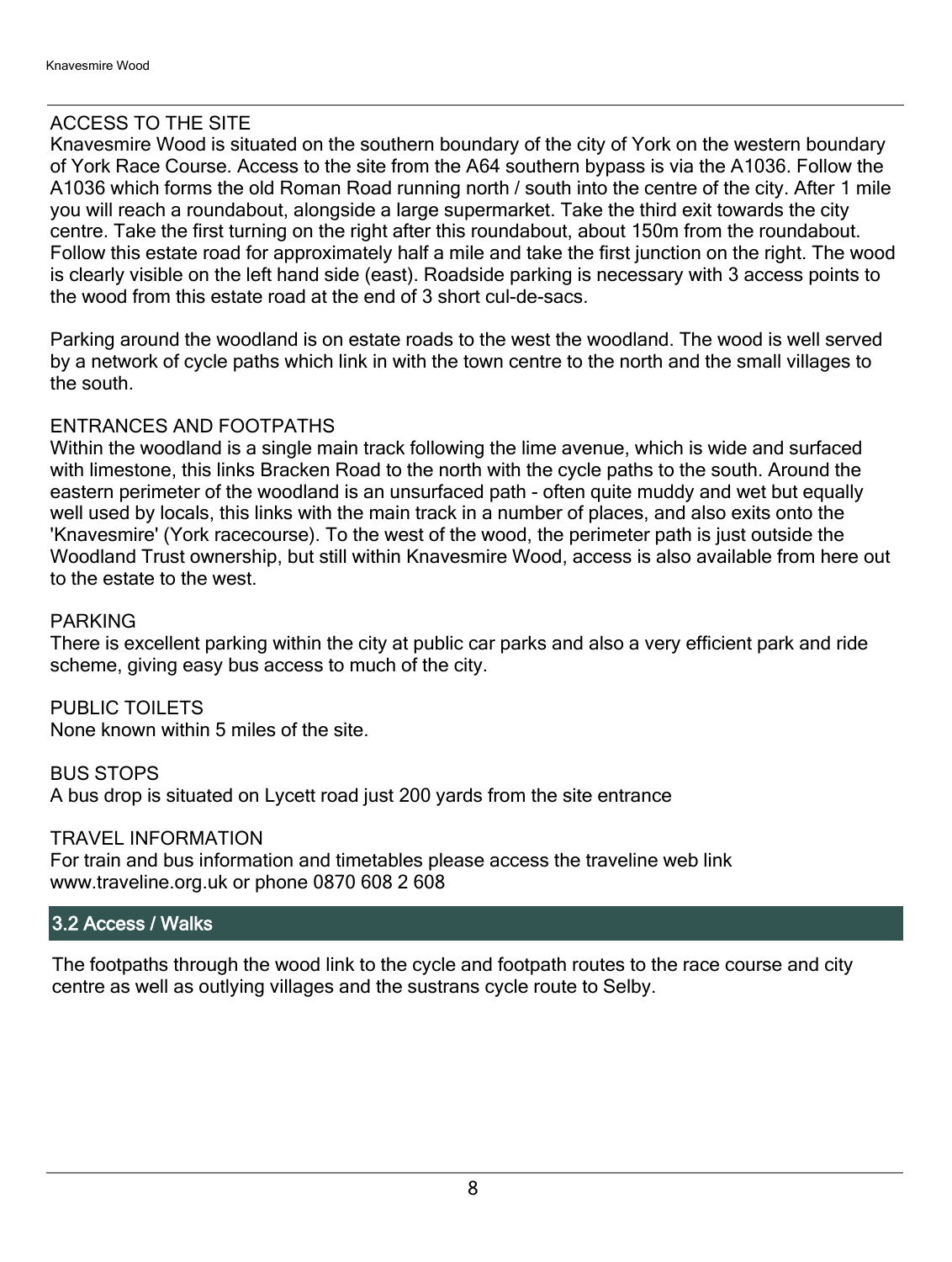## 4.0 LONG TERM POLICY

The woodland has developed from an 18th /19th century parkland type woodland with a formal lime avenue and a variety of broadleaved species. It is therefore intended to perpetuate this character by ensuring the continuity of the avenue, possibly by replanting if needed in the future.

Our long term intention for Knavesmire Wood is to promote and maintain broadleaved high forest, with a diversity of age structure and tree species. The woodland will be managed through minimum intervention, as on-going wind throw and senescence providing opportunity for the natural regeneration of trees, creating and maintaining a diversity of age structure within the woodland. Tree safety work will however be undertaken where appropriate.

Public access will be encouraged down the centre avenue and around the perimeter path. It should be noted that the path along the western boundary of the wood is outside the trusts ownership.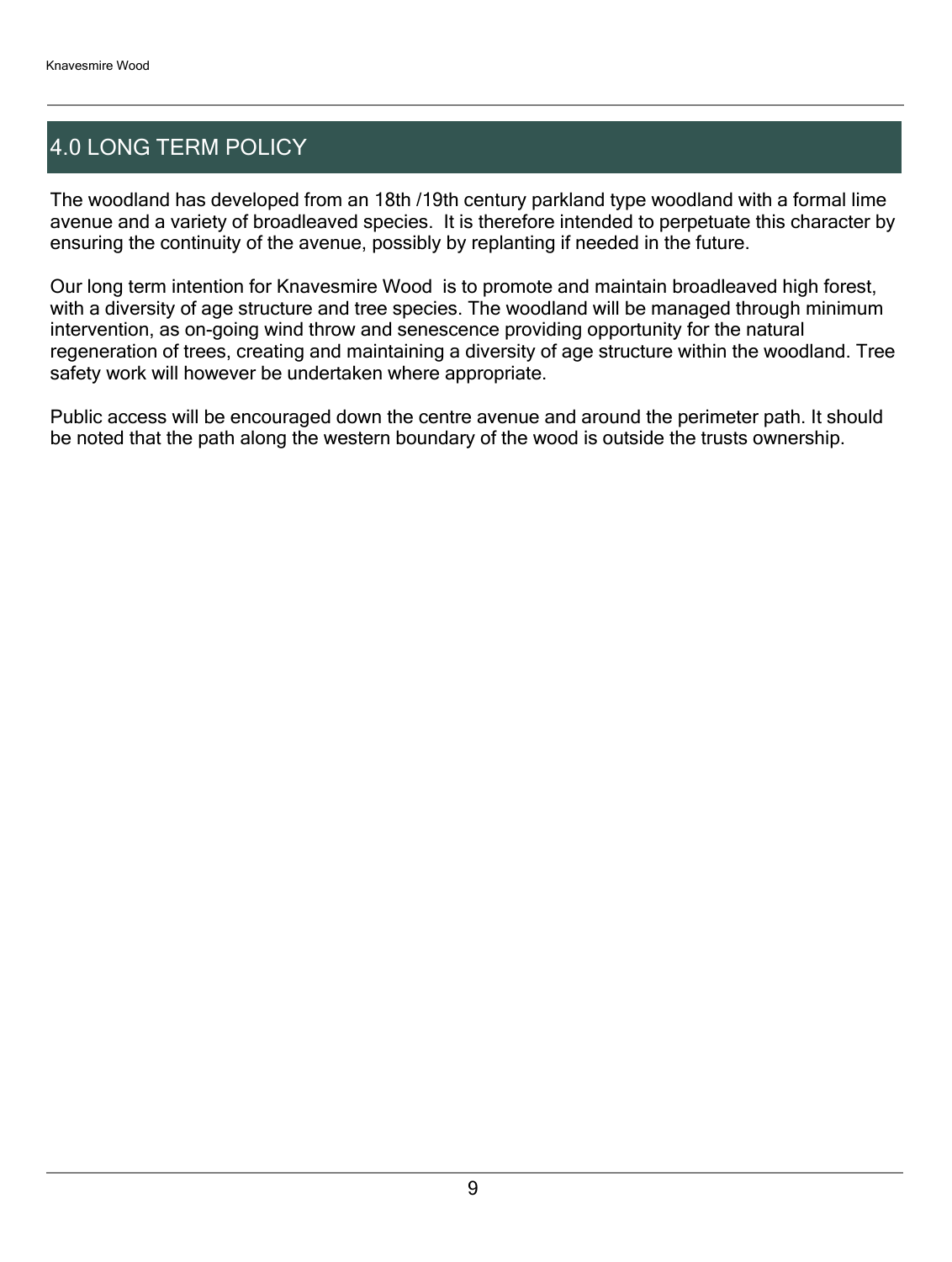## 5.0 KEY FEATURES

The Key Features of the site are identified and described below. They encapsulate what is important about the site. The short and long-term objectives are stated and any management necessary to maintain and improve the Key Feature.

#### 5.1 Historic Features

#### **Description**

A mature lime avenue runs the full length of the woodland in a north south direction and forms a main landscape and historical feature. The avenue is associated with the former mansion house that stood close to the northern end of the avenue, long since demolished.

#### **Significance**

A unique historical feature, especially as avenues are normally associated with parkland rather than a natural woodland setting. This a well know feature of the woodland and is well loved by local people.

#### Opportunities & Constraints

To ensure the continuity of the avenue as a feature new planting at some point in the future will be required, perhaps following a similar spacing. The date of the new planting will depend on the condition of the limes and this aspect should be monitored. However, given the current condition of the trees this will be a considerable time in the future

#### Factors Causing Change

Decline of trees through old age, wind damage, disease, water logging of the site competition from adjacent trees.

#### Long term Objective (50 years+)

To ensure the continuity of the avenue as an historical and landscape feature.

#### Short term management Objectives for the plan period (5 years)

The avenue trees to be inspected at 2 yearly intervals as part of the tree safety inspection for the wood. Where it is found necessary to remove trees on safety grounds due to their poor condition they will be replaced with new trees to maintain the avenue. The sucker growth around the base of the trees to be removed on a regular basis as part of footpath maintenance work.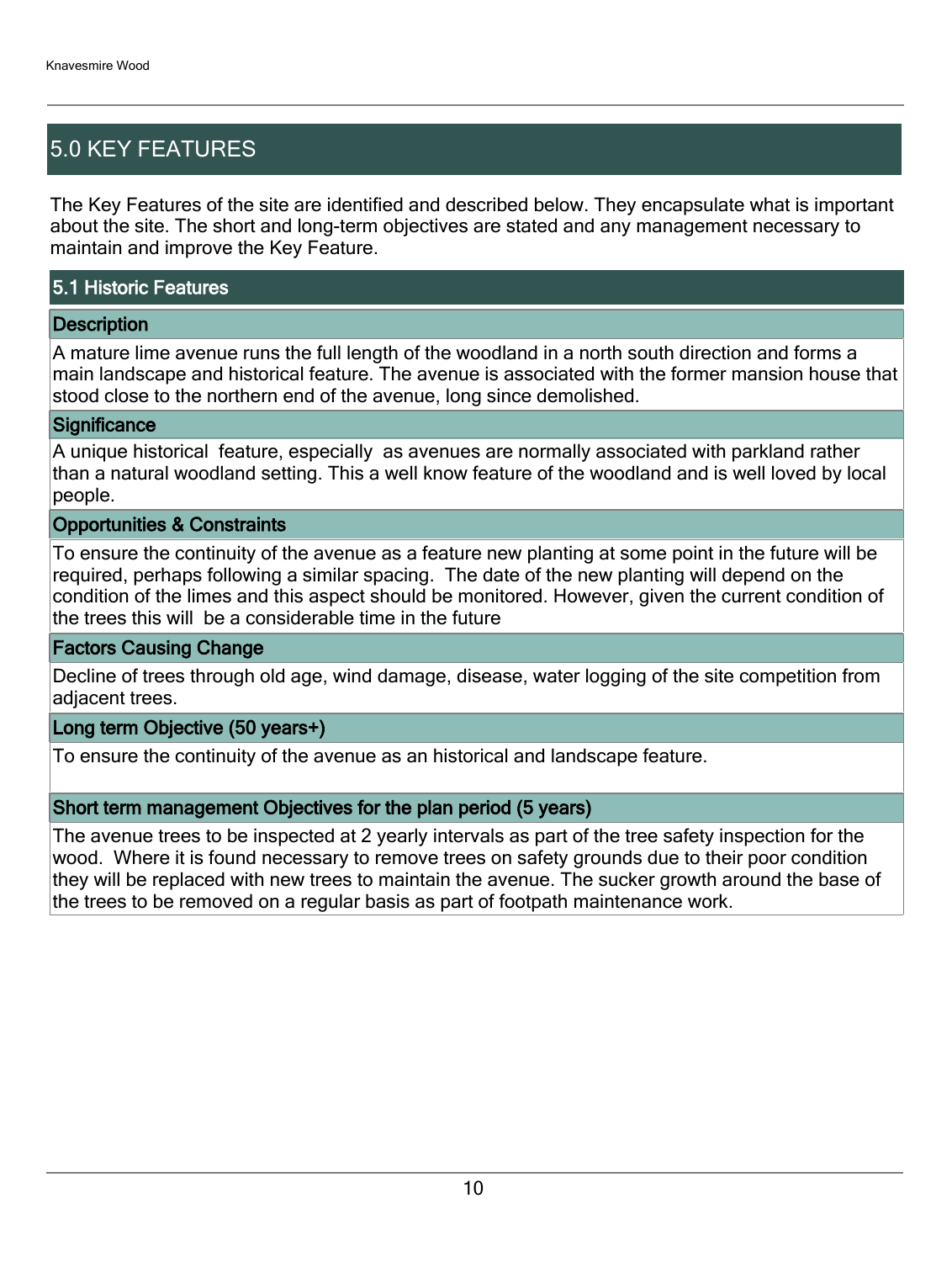#### 5.2 Informal Public Access

#### **Description**

Public access on foot is available throughout the site. The main path is down the avenue with a circular footpath running just within the perimeter of the woodland. A number of informal paths cross the site.

#### **Significance**

The locality of the woodland, surrounded by a large residential development makes this one of the few accessible woodland in the area. It's close proximity to the racecourse and the 'Knavemire Stray' a significant area with open public access close to the racecourse and along the River Ouse adds to the popularity to local residents and from other parts of the city together with visitors and tourists from afar. The site is also bordered to the south by a cycle path, which is part of the Trans-Pennine Trail, and also links in with the superb network of routes which cross the city, allowing easy access without the additional demand on parking/ traffic congestion.

Whilst the site is not considered to be an ancient woodland the ground flora is rich and varied.

#### Opportunities & Constraints

The centre footpath along the lime avenue was significantly improved through resurfacing (1997), but the circular path to the east and west could be improved in places, especially along the racecourse side of the woodland, (east) where ground conditions are often wet and muddy. The path along the western boundary is outside Woodland Trust ownership, but working in conjunction with York City Council it should be possible to ensure all the routes are brought up to a reasonable standard. .

#### Factors Causing Change

The wood is at time very wet and makes paths very wet and muddy at specific times of the year.

#### Long term Objective (50 years+)

Maintain the main avenue path through the centre of the wood and circular path and discourage the development of further informal tracks.

#### Short term management Objectives for the plan period (5 years)

Annually maintain approximately 800m of footpaths and welcome signs at the 2 main entrances. The work will include the control of sucker growth from the lime trees down the main avenue and the control of vegetation to stop it encroaching on to the perimeter path.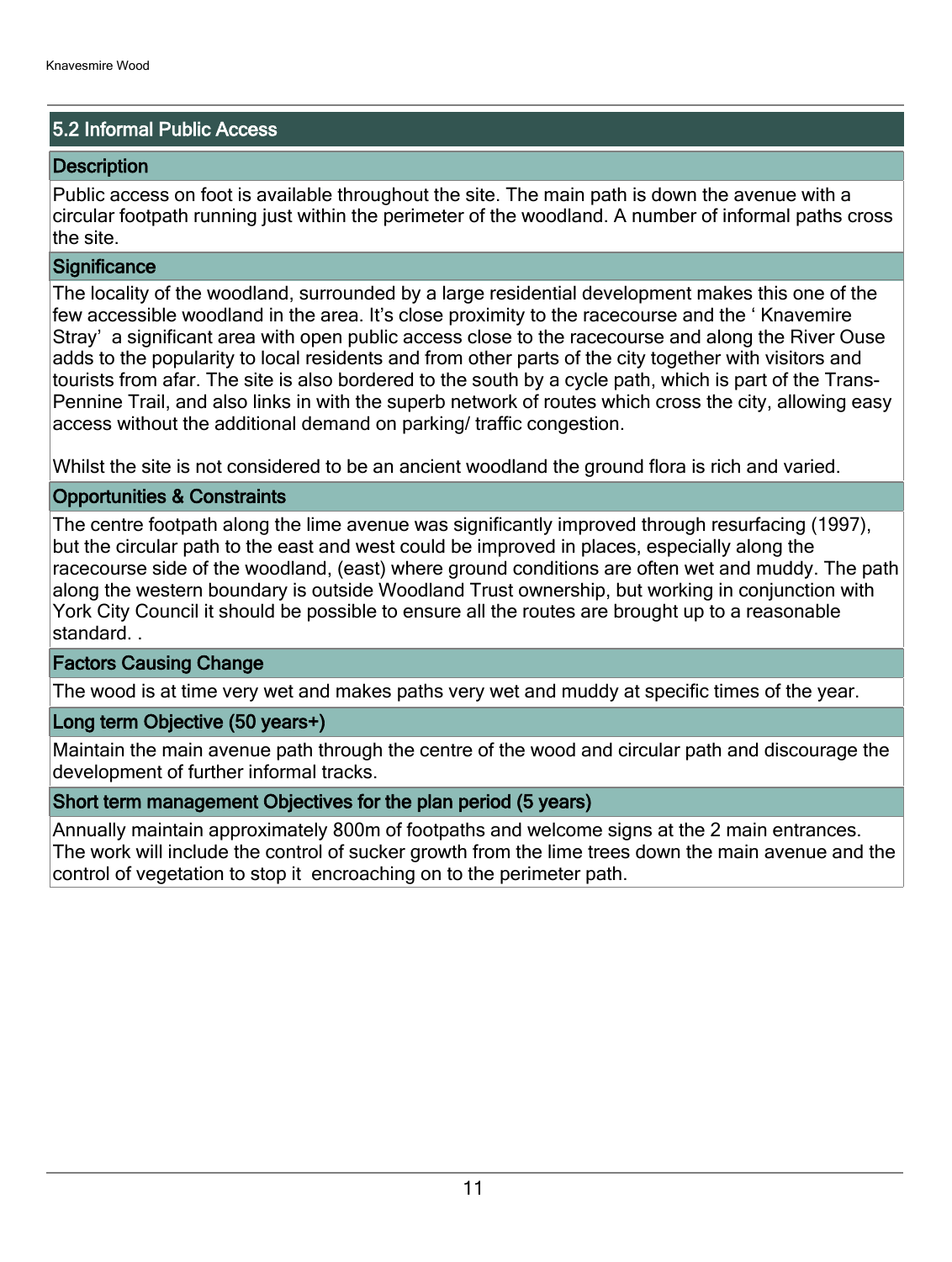#### 5.3 Secondary Woodland

#### **Description**

Mature mixed broadleaved secondary woodland with an attractive and varied ground flora, of a similar quality to that of an ancient woodland site.

#### **Significance**

Whilst the site is not considered to be ancient woodland the ground flora is rich and varied. The site has an historic connection with the lime avenue and enjoys high visitor numbers which no doubt is due to its location and attractiveness.

#### Opportunities & Constraints

The wood contains a large number of informal footpaths which cross the site and as a result increases the trampling of ground flora. Trying to deter the use of these paths by scattering branches across the paths has proved to be futile with complaints received from local people in the past. The popularity of the wood linked to the desire for people to be able to move freely has resulted in some the loss of ground flora. However, the scale of the damage is not considered to be so extensive as to warrant more rigid control of public access.

#### Factors Causing Change

1) Further increases in public usage of informal tracks across the wood could reduce the extent of ground flora and reduce levels of fauna.

2) Loss of elm trees through Dutch Elm Disease has opened up small areas of the woodland for natural regeneration as the light levels increase. The loss of other species of trees will also have a similar impact.

#### Long term Objective (50 years+)

Maintain as a high forest through natural processes.

#### Short term management Objectives for the plan period (5 years)

Monitor any potential threats to the ground flora as part of the regular key feature and woodland observation/ woodland condition visits, on at least one occasion per plan period.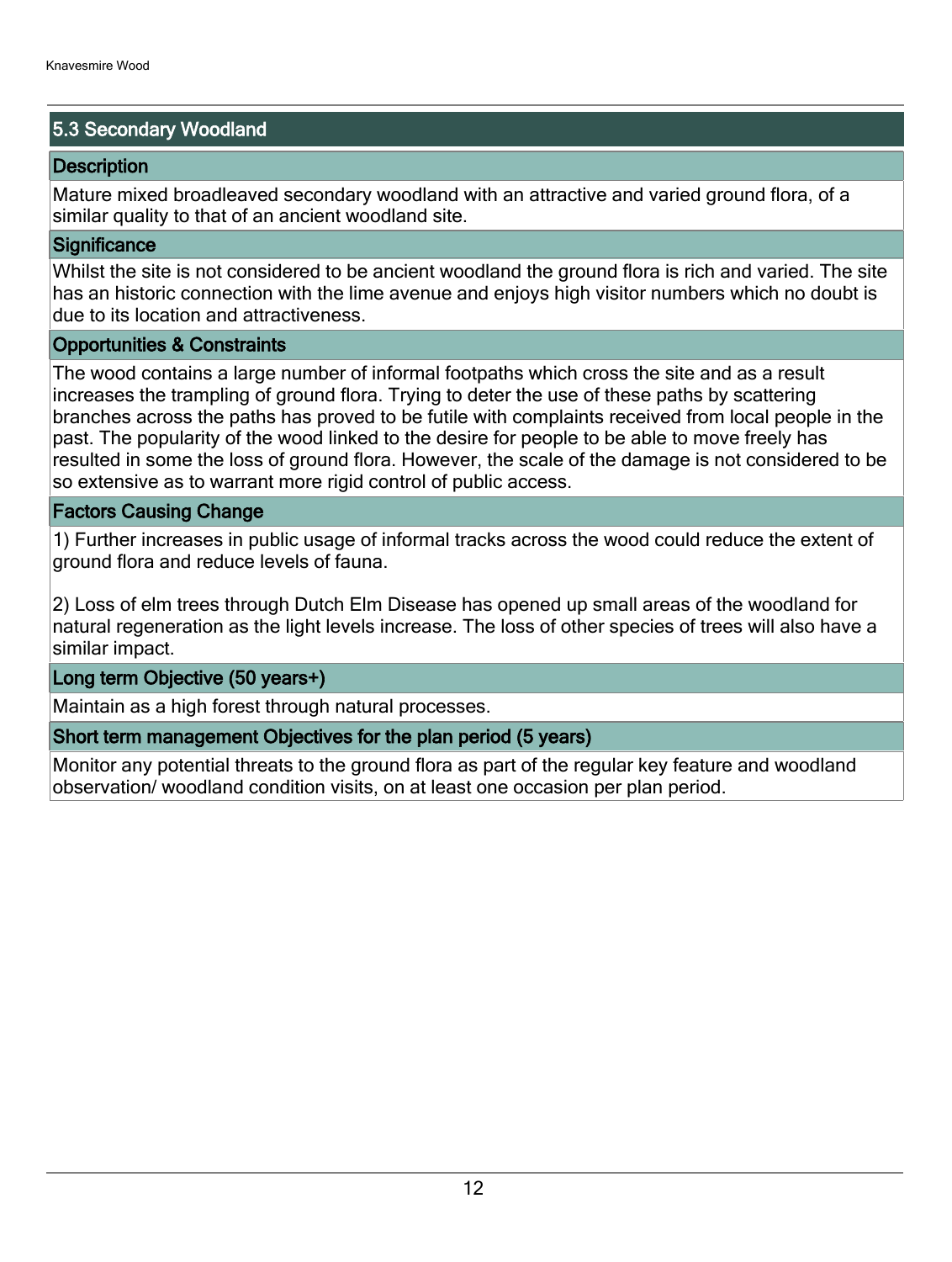| <b>6.0 WORK PROGRAMME</b>   |  |                    |        |  |  |  |  |  |
|-----------------------------|--|--------------------|--------|--|--|--|--|--|
| Year<br><b>Type of Work</b> |  | <b>Description</b> | Due By |  |  |  |  |  |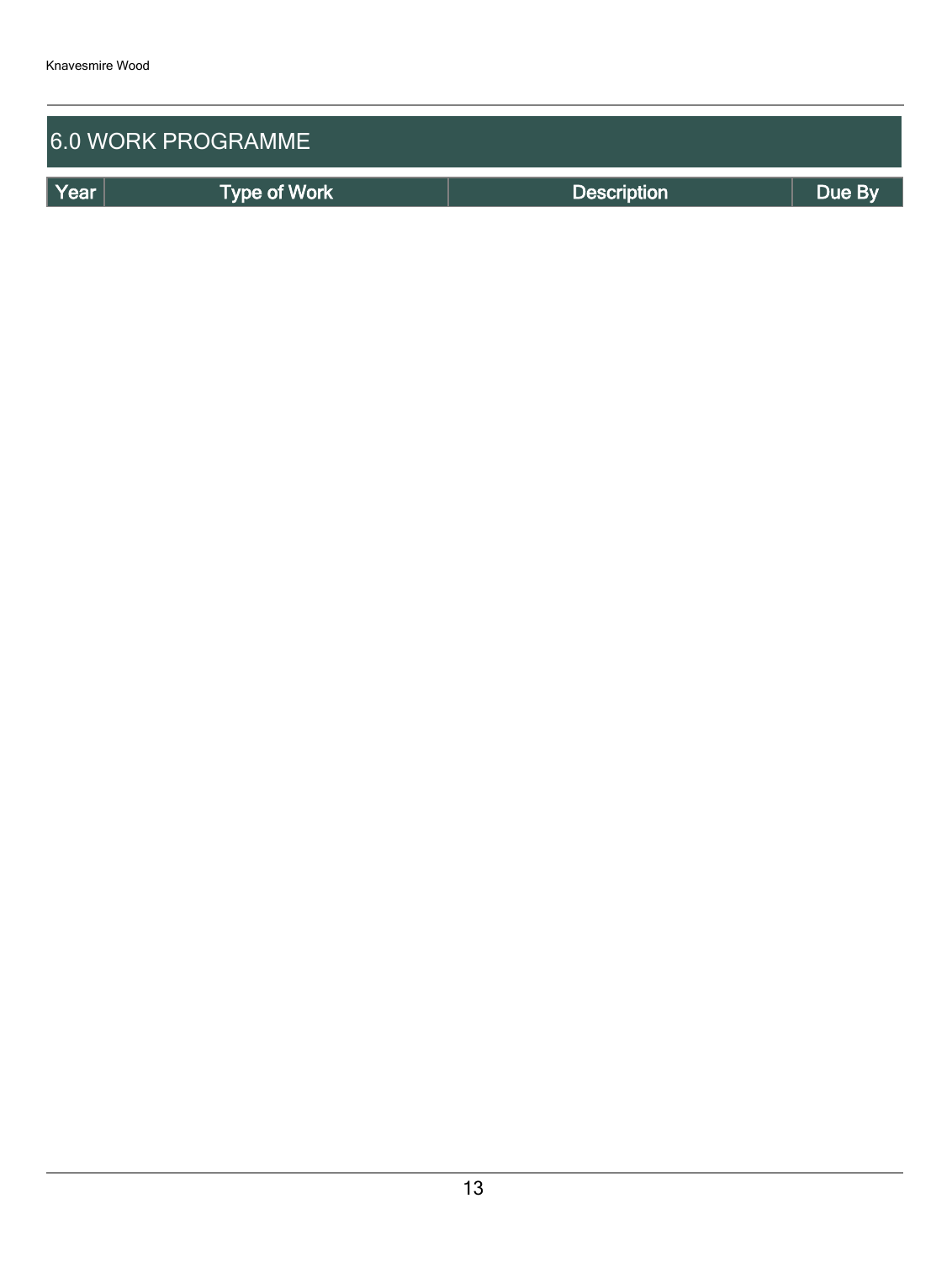## APPENDIX 1: COMPARTMENT DESCRIPTIONS

| Cpt<br>No.                                                                                   | Area<br>(ha) | <b>Main</b><br><b>Species</b>   | Year | Management<br>Regime | Major<br>Management<br><b>Constraints</b>                                                                    | <b>Key Features</b><br><b>Present</b>                                                       | <b>Designations</b>  |  |  |
|----------------------------------------------------------------------------------------------|--------------|---------------------------------|------|----------------------|--------------------------------------------------------------------------------------------------------------|---------------------------------------------------------------------------------------------|----------------------|--|--|
| 1a                                                                                           | 4.81         | Mixed<br>broadlea<br><b>ves</b> |      | 1980 High forest     | Landscape<br>factors, No/poor<br>vehicular access<br>to the site,<br>People issues<br>$(+$ tve $& -$ tve $)$ | <b>Historic</b><br>Features,<br>Informal Public   Order<br>Access,<br>Secondary<br>Woodland | Tree<br>Preservation |  |  |
| Mixture of mature broadleaved trees including, oak, ash, beech, lime, chestnut, hornbeam and |              |                                 |      |                      |                                                                                                              |                                                                                             |                      |  |  |

sycamore. Beneath these trees and in more open areas sycamore natural regeneration has developed with a mixed age class structure, from 1-year seedlings to about 25-30 year old semimature specimens. Some ash and beech regeneration has occurred but on a much smaller scale. Regrowth of elm from stumps is present but unlikely to develop much beyond 10-15 years due to reinfection from Dutch Elm Disease. The compartment contains a small percentage of dead and dying small elm trees. The wood has an attractive and mixed ground flora but due to the high usage of the site bare ground occupies many areas.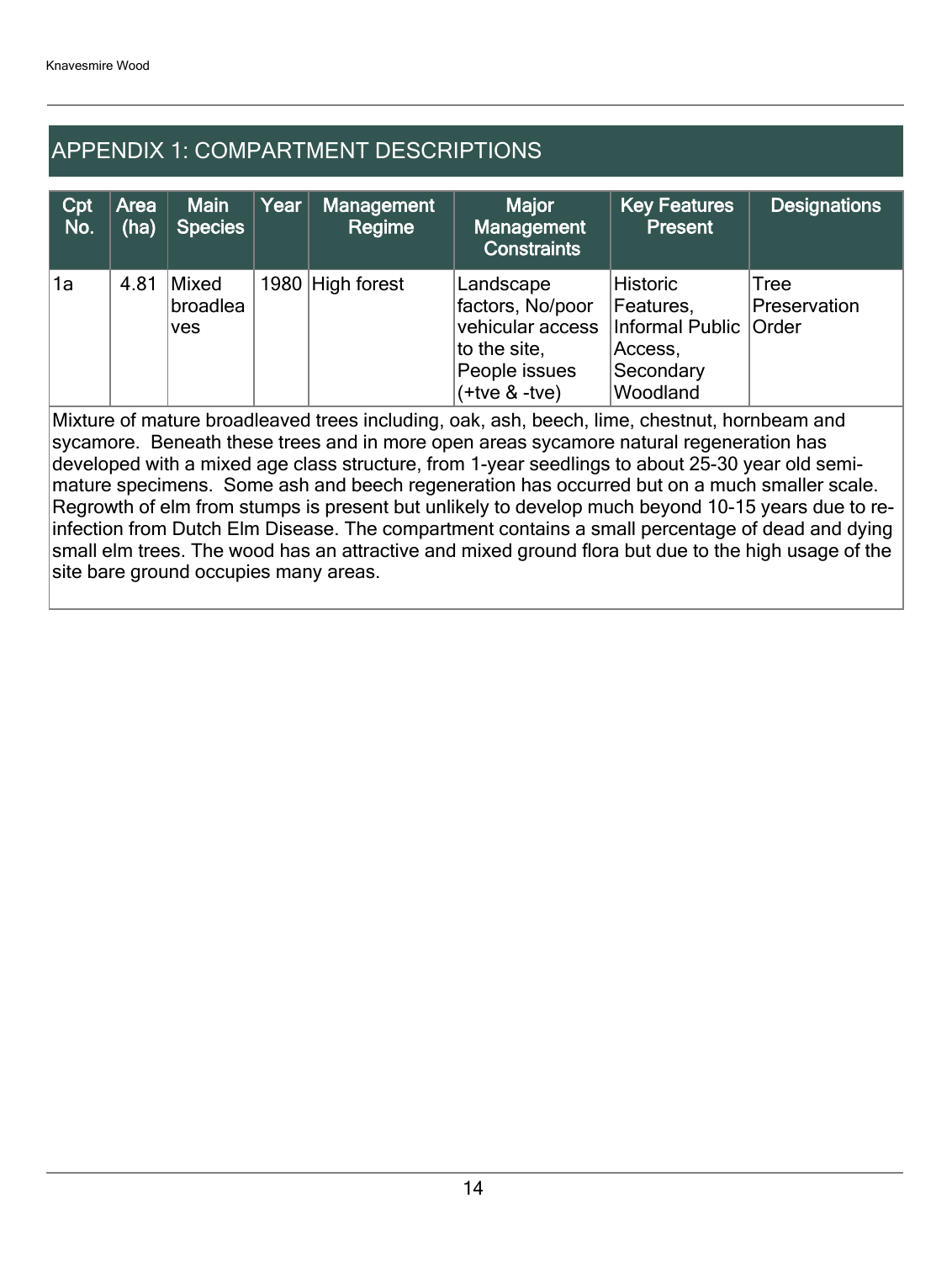## **GLOSSARY**

#### Ancient Woodland

Ancient woods are defined as those where there has been continuous woodland cover since at least 1600 AD. In Scotland ancient woods are defined strictly as sites shown as semi-natural woodland on the 'Roy' maps (a military survey carried out in 1750 AD, which is the best source of historical map evidence) and as woodland all subsequent maps. However, they have been combined with long-established woods of semi-natural origin (originating from between 1750 and 1860) into a single category of Ancient Semi-Natural Woodland to take account of uncertainties in their identification. Ancient woods include Ancient Semi-Natural Woodland and plantations on Ancient Woodland Sites (see below). May support many species that are only found in ancient woodland.

#### Ancient Semi - Natural Woodland

Stands in ancient woods defined as those consisting predominantly of native trees and shrubs that have not obviously been planted, which have arisen from natural regeneration or coppice regrowth.

#### Ancient Woodland Site

Stands in ancient woods that have been converted to plantations, of coniferous, broadleaved or mixed species, usually for timber production, including plantations of native species planted so closely together that any semi-natural elements of the understorey have been suppressed.

#### Beating Up

Replacing any newly planted trees that have died in the first few years after planting.

#### **Broadleaf**

A tree having broad leaves (such as oak) rather than needles found on conifers (such as Scots pine).

#### **Canopy**

The uppermost layer of vegetation in a woodland, or the upper foliage and branches of an individual tree.

#### Clearfell

Felling of all trees within a defined area.

#### **Compartment**

Permanent management division of a woodland, usually defined on site by permanent features such as roads. See Sub-compartments.

#### **Conifer**

A tree having needles, rather than broadleaves, and typically bearing cones.

#### Continuous Cover forestry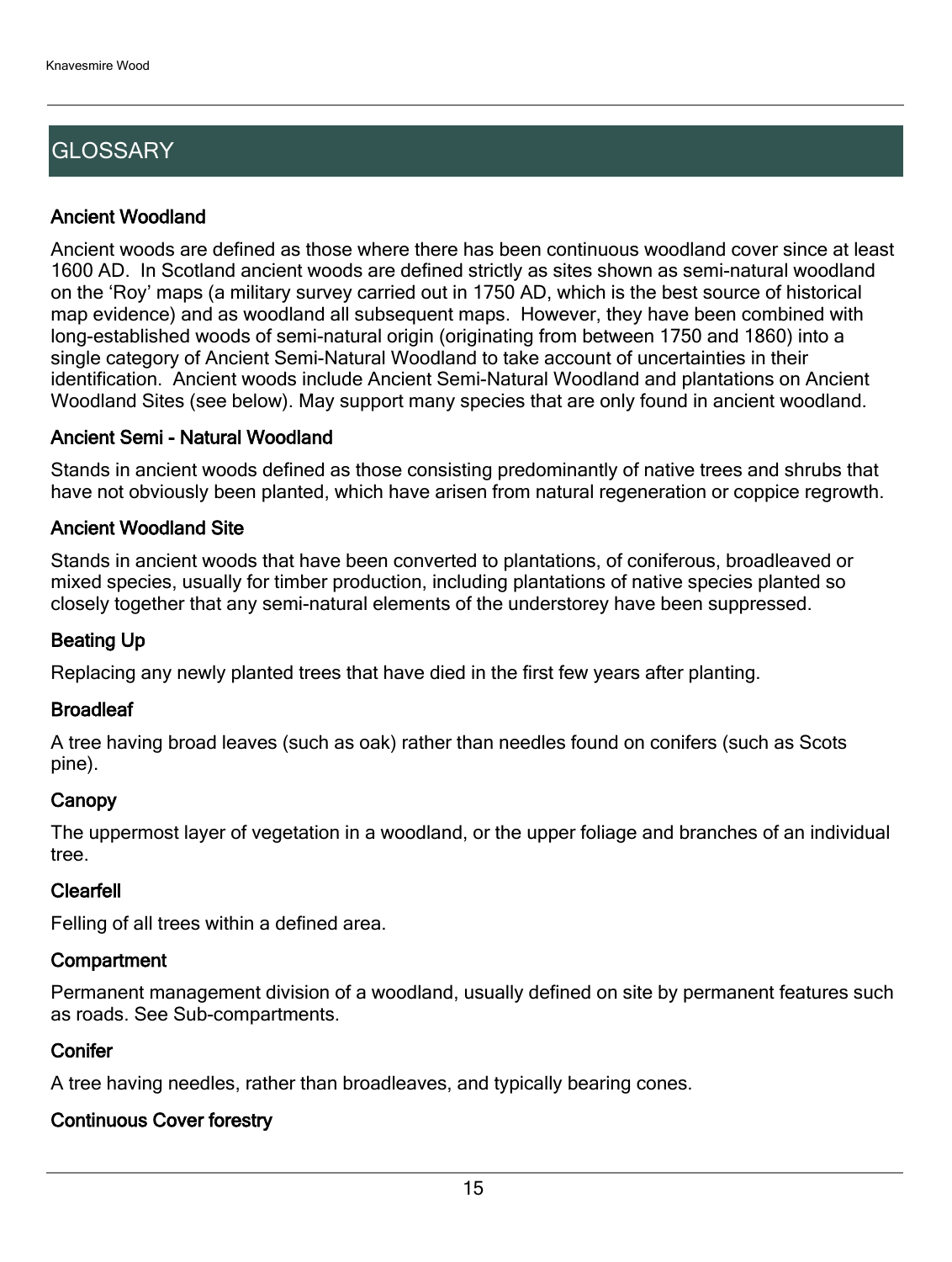A term used for managing woods to ensure that there are groups or individual trees of different ages scattered over the whole wood and that some mature tree cover is always maintained. Management is by repeated thinning and no large areas are ever completely felled all at once.

#### **Coppice**

Trees which are cut back to ground levels at regular intervals (3-25 years).

#### Exotic (non-native) Species

Species originating from other countries (or other parts of the UK) that have been introduced by humans, deliberately or accidentally.

#### Field Layer

Layer of small, non-woody herbaceous plants such as bluebells.

#### Group Fell

The felling of a small group of trees, often to promote natural regeneration or allow planting.

#### Long Term Retention

Discrete groups of trees (or in some cases single trees) that are retained significantly past their economic felling age. Operations may still be carried out within them and thinning is often necessary to maintain stability.

#### Minimum Intervention

Areas where no operations (such as thinning) will take place other than to protect public safety or possibly to control invasive exotic species.

#### Mixed Woodland

Woodland made up of broadleaved and coniferous trees.

#### National vegetation classification (NVC)

A classification scheme that allows an area of vegetation to be assigned to the standardised type that best matches the combination of plant species that it contains. All woodlands in the UK can be described as being one of 18 main woodland types (W1 - W18), which principally reflect soil and climatic conditions. For example, Upland Oakwoods are type W11, and normally occur on well drained infertile soils in the cooler and wetter north and west of Britain. Each main type can be subdivided into numerous subtypes. Most real woods contain more than one type or sub-type and inevitably some woods are intermediate in character and can't be properly described by any sub type.

#### Native Species

Species that arrived in Britain without human assistance.

#### Natural Regeneration

Naturally grown trees from seeds falling from mature trees. Also regeneration from coppicing and suckering.